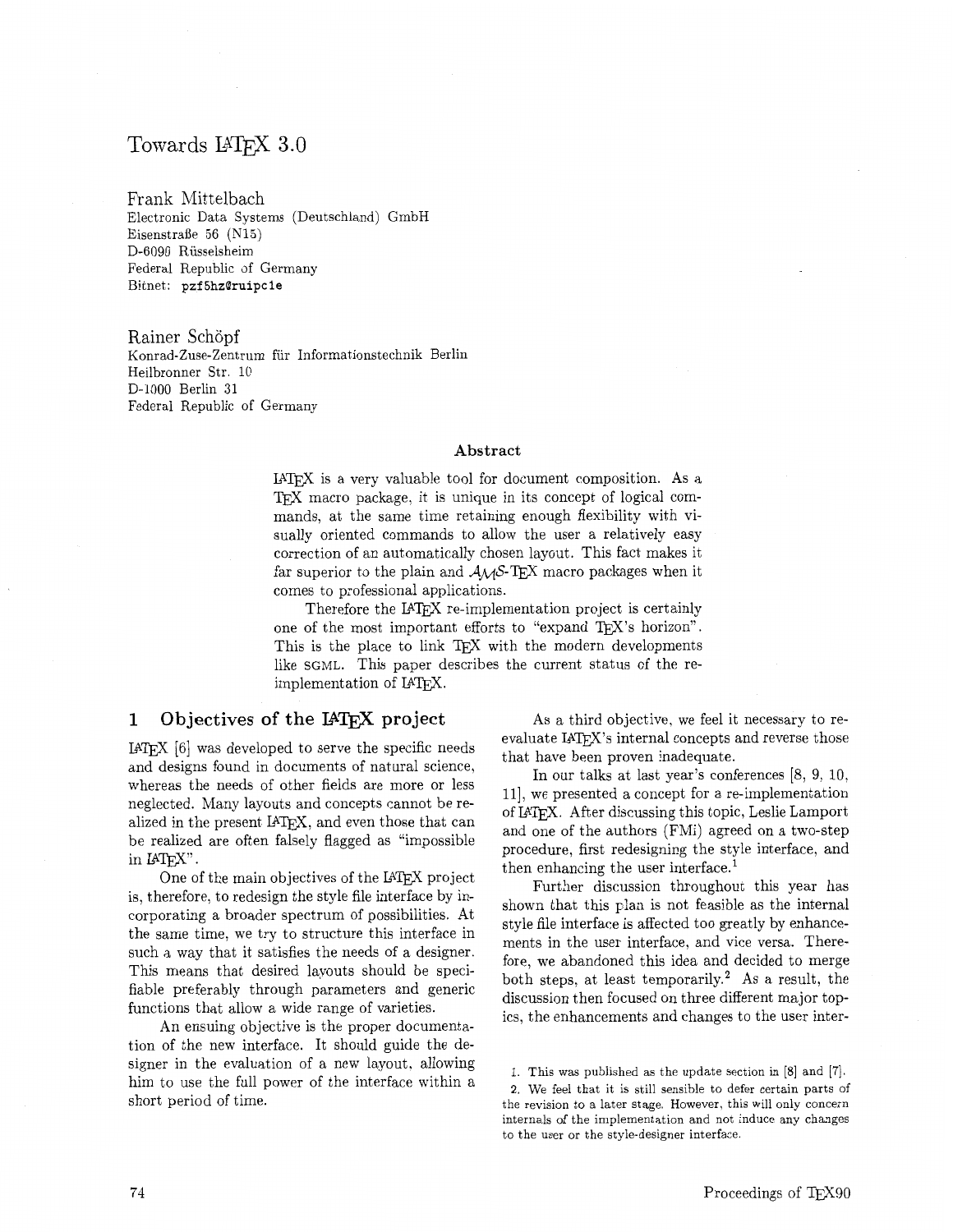face, the revision of the style file interface, and the re-evaluation of internal concepts.

In the following sections, we will discuss the topics which we have been concerned with since last year's conference and the state of their realisation.

## **2** The User Interface

Any change to the user interface of an existing program always opens the question of compatibility. While we judge this question as very important, we feel that it is not justified, for the sake of upward-compatibility, to leave all existing features untouched, even when they have proven to be inadequate. This means that we try to keep these sorts of changes small, and devise a possibility to emulate  $IATEX$  2.09 in the new  $IATEX$  to allow processing of older documents with few or no changes.

**2.1** Attribute concept. It has been generally agreed in the ongoing discussion that an attribute concept as supported by **DCF** GML [4, 51 and SGML **[3]** would be a great improvement. Since this is a major change, it was discussed whether such a concept would render the optional arguments obsolete. But as the number of IATFX users is far greater than most people think, such an incompatible change in the syntax is not feasible. In addition, the old optional arguments and star forms provide convenient short forms for the most important attributes. While there have been several proposals for an attribute syntax as well as one prototype implementation, a final decision has not been made as yet. But it seems probable that this concept will only be available for environments, not for ordinary commands. We think that this will be sufficient since it is planned to provide environment forms of all text producing commands (cf. 2.7).

**2.2** Robust and fragile commands. The distinction between robust and fragile commands will no longer be present. Instead, all text in moving arguments will be automatically protected against expansion.3

To allow the style file writer the specification of text that has to be expanded, there will be a command that removes or partly removes this protection.

We do not consider it necessary to give this feature to the user. Hence, this is not available in the user interface. $4$ 

**2.3** Font selection. The new font selection scheme is already being distributed as beta test version for  $IATFX$  2.09 and seems to be working very well. It is also the basis for the **amsfonts** style option that makes the  $A\mathcal{M}S$ FONTS collection available for IATFX and is part of the  $A\mathcal{M}S$ -IATFX distribution [I].

Nevertheless, the current implementation should not yet be regarded as the final product. Time and users' demands will show whether it has to be improved.

**2.4** Front matter. The specification of preliminary material is one of the parts which are not handled properly in IATFX 2.09. Although this topic has not been discussed in depth so far, this might be one of the places where the syntax of the new IATEX might differ in an incompatible way.

2.5 Tables. The extensions of the **array** and **tabular** environments by Frank Mittelbach [I21 seem to be widely accepted. Several further extensions are conceivable, but this needs careful evaluation. There is also a new implementation of these environments by Denys Duchier that includes the extended syntax. This implementation looks very promising and can probably serve a basis for table handling in the new IATFX.

We will provide a command to specify notes to tables working similar to the **\footnote** command inside a minipage environment.<sup>5</sup>

2.6 Math. The **amstex** style option for I4W 2.09 implements most of the features of  $A\mathcal{M}S$ -TFX in IATFX syntax (such as **\begin{align}...\end{align}** instead of **\align.** . . **\endalign).** As this is now being distributed by the AMS, users are able to typeset complicated math formulas in IAT<sub>E</sub>X without falling back to plain TEX's idiosyncrasies  $[1]$ .

However, the implementation still has some loopholes that need to be eliminated in future versions.<sup>6</sup>

2.7 Text producing arguments. All commands with arguments in which the user specifies

4. Expansion is normally necessary to cope with problems presented by the asynchronous output routine mechanism together with macros that change their contents, so that it is essential to write the expansion and not the macro name to a file, etc.

5. Using \footnotemark and \footnotetext commands inside a table that (additionally) has to be put inside a minipage environment is another counter-intuitive concept of IATEX 2.09.

6. Some features do not work correctly in boundary cases. This is partly due to limitations in the current IATEX, e.g., the primitive handling of  $\begin{array}{c} \text{ and (see below)}, \text{etc.} \end{array}$ 

<sup>3.</sup> The approach of L<sup>A</sup>T<sub>E</sub>X 2.09 to expand everything by default is counter-intuitive and a common source of nasty errors.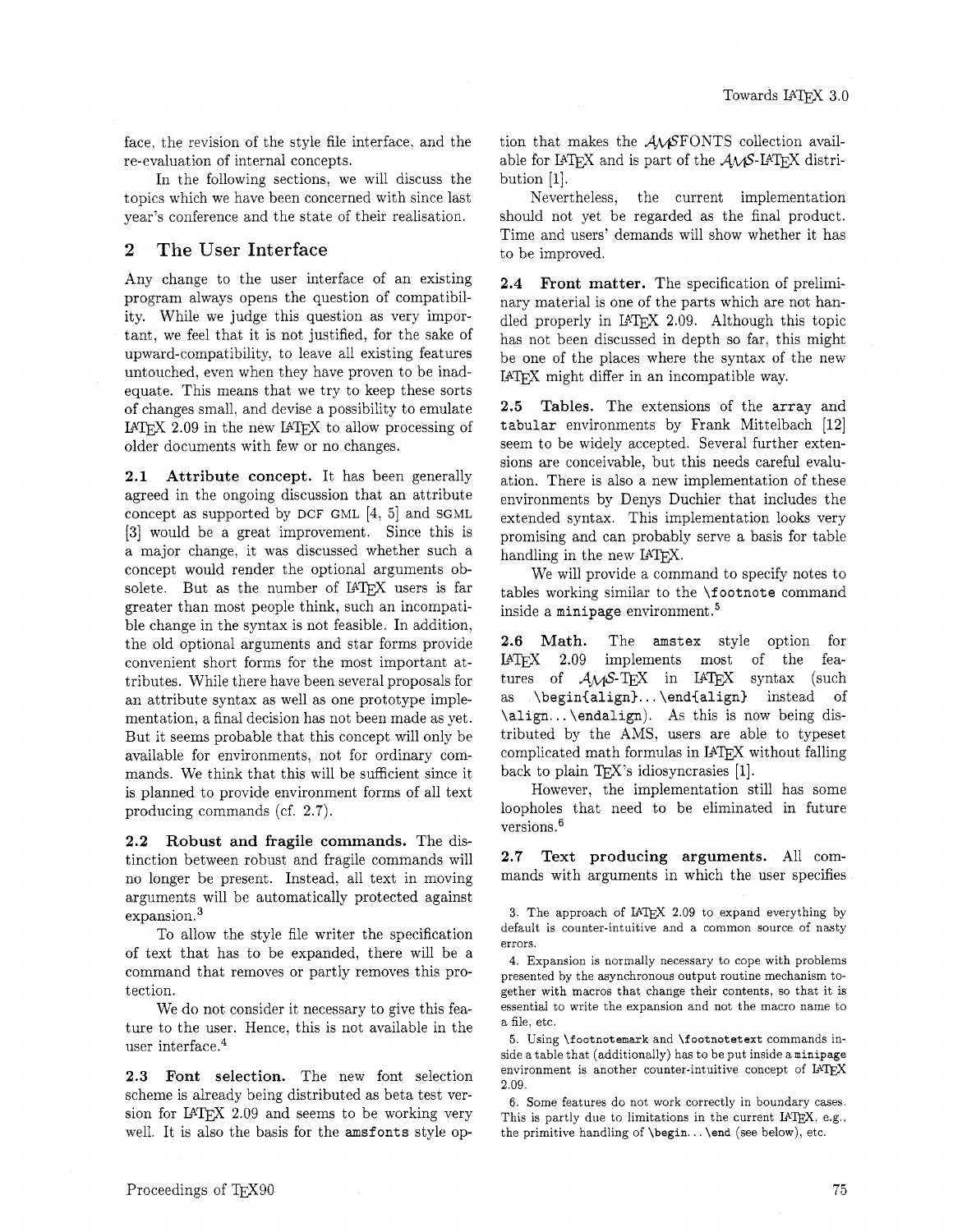#### Frank Mittelbach and Rainer Schöpf

text to be typeset (e.g., \fbox) will also be available in an environment form to allow their use in user-defined environments.

**2.8** Verbatim input. The use of the \verb command will be possible in all circumstance^.^ **A** similar extension of the verbatim environment is not possible.8 But this restriction is lessened by the possibility to use the environment form of the respective command in which the verbatim environment may be used.

**2.9 Float positioning. IATFX 2.09** was designed for documents containing only relatively few floats. $9$ The new implementation will improve the float position algorithm and the user's control. This might include some sort of an 'h' option that really means "here".<sup>10</sup> There have also been proposals to prohibit the use of multiple captions within one float. thus allowing the document style to position the caption according to its own rules. But these topics have not yet been discussed thoroughly enough to present a final concept.

**2.10** Bibliographies. The handling of citations and bibliographies will probably change to support several conventions. Since this topic depends on the development of the new BIBTEX to some extent, it is not yet clear what is actually implementable.

Specific problems concerning citations and the interaction with BIBTFX are discussed in  $[14]$  and in  $[13]$ .

**2.11** Omitting environment end tags. The implementation of a prototype for error recovery in case of unmatched \end tags 4.1 has shown that it is possible to implement the concept of implied \end tags. This feature will help in writing SGML parsers that produce IATEX output. Whether the detection of implied \begin tags, e.g., the omission of the first \item in a list environment, can be easily implemented requires further testing.

### 3 The Style-Designer Interface

As we stated above, the main goal for the design of the style file interface is making it easily applicable. Therefore, the new interface will contain a lot more generic commands allowing for the specification of a wide range of layouts with a minimum of effort.

**3.1** International language support. Support for more than one language (US English) was one of the key issues that triggered this IATEX reimplementation project. In the new implementation, all textual representations in style files will be settable. While this is certainly not sufficient to support the different typographic conventions of different countries, it allows for typesetting foreign texts within the usual typographic conventions.

3.2 Hooks. For the implementation of certain layouts, it is often necessary to carry out specific actions at well-defined points, e.g., the footnote placement algorithm of this article has to be initialized at \begin{document). For this type of application, many of the internal commands will contain hooks that allow the style file writer to add code to these commands without overwriting the original definitions.<sup>11</sup>

**3.3** Generic section headers. One goal for the style file interface is to provide the designer with a generic heading macro which implements a broad range of layouts by varying certain parameters. It is clear that a proper balance has to be found between the internal complexity of such a command and the number of different layouts which are specifiable through it. Several different syntax proposals have been discussed so far, but the discussion hasn't reached a satisfactory conclusion, as yet.

The new mechanism will probably provide a specification for headings, in which the designer has complete control over heading layout, e.g., positioning supplied text<sup>12</sup>, ornaments<sup>13</sup> and the like. It is planned to support the following general types of headings:

Vertically oriented headings, where the heading is separated by white space from preceeding and following text.<sup>14</sup> There will be parameters to allow the heading to extend into one or both margins.

7. However, due to limitations of the TEX program itself, the use of multiple blanks in one \verb command will not be supported in all cases.

8. In IATEX 2.09 neither the \verb command nor the verbatim environment may be used in arguments.

9. If, for example, the space for floats is larger than the surrounding main text, as is often the case in appendices of manuals, etc, IATEX 2.09 is seldom able to compile the document without running out of memory space, even if the float parameters are given full flexibility.

10. We are aware of the problem of handling previously deferred floats of the same kind.

11. In LATEX 2.09 a lot of style options are incompatible with each other, simply because they redefine the same internal macro.

12. For example, 'Chapter' in the \chapter command.

13. Rules and dingbats, etc.

14. This layout has already been realized to a certain extent in the  $\text{Costartsection}$  command of IAT<sub>E</sub>X 2.09. But this generic macro is not able to specify the layout of the heading (except setting the used font), so that it can not even be used for standard headings like the \chapter command.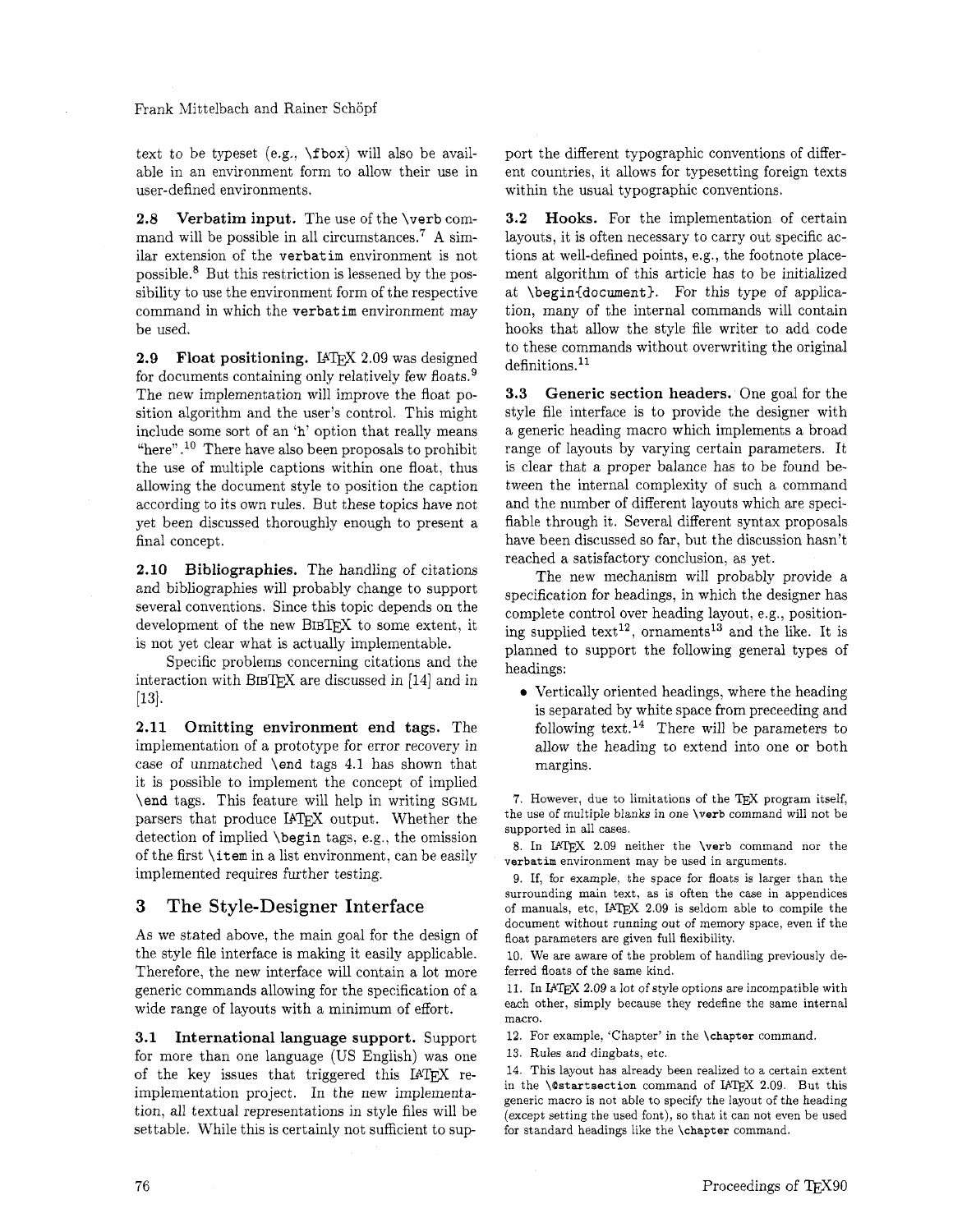- Horizontally oriented headings. where the heading is partially or fully placed into one of the margins beside the following text.15 A critical problem with this sort of layout is to guarantee that enough space is available and that any necessary hanging indentation (for headings placed only partly into the margin) is applied up to the necessary point.
- **0**  Run-in headings, where the text following continues on the same line as the heading.16

the heading layout in an easy manner, so that it The designer will be given tools for specifying is possible to vary the layout depending on things like the length of the heading text, the presence or absence of a heading number, etc.

It is planned to allow for the specification of a minimal amount of text that has to follow a heading.17

3.4 Generic table-of-contents entries. What has been said in the last subsection about generic section headers applies to the formatting of entries in the table of contents as well. This has not yet been discussed in detail, but we hope that a proper implementation of generic section headers can be used as a starting point for generic toc entry formatting. The same mechanism can then be used for other types of tables as well (lof, lot, etc.).

**3.5** Generic lists. Necessary extensions and corrections of the generic list environment have been already discussed in  $[8, 11]$ . There have been a few proposals concerning lists, but this topic needs further attention. as it affects a major part of most style files.

3.6 Parameter tables. There has been a proposal to group certain parameters into tables to make their structure and dependence visible. One item that will probably change on the style designer level in this way is the specification of default parameters for different levels of lists. But it is not yet clear, whether such a concept is implementable in an efficient manner.

3.7 Paragraph design. The specification of paragraph layout (such as different forms of ragged right typesetting) will be improved. The designer will be given the possibility to specify such layouts not only for the main text, but also for footnotes, floats, etc.<sup>18</sup>

3.8 Toc levels. There are book designs which require several tables of contents, e.g., one for the whole book and those referring to each chapter. This touches on the topic of auxiliary file handling (cf.

4.2) since the current mechanism does not allow more than one table per document. There will be support to select only certain entries of a table of contents for printing. A prototype implementation for this feature was written by Nico Poppelier.

3.9 Documentation. The interface between the style files and the IATFX kernel will be documented properly. We will provide a complete description as well as a number of examples.

## **4** Internals

4.1 Error recovery. In the current IAT<sub>F</sub>X, an omitted or misspelled environment name usually produced a lot of error messages and often suppressed any further compilation of the document. In the new implementation, certain classes of environment errors are detected and corrected without damaging the output. For this complex, a prototype implementation is currently undergoing alpha testing. It implements the following features:

Incorrect \begin tag If the user misspells the name of the environment desired inside the \begin tag, an error message is generated and the offending \begin tag is ignored.<sup>19</sup> However, the user is allowed to insert the correct environment name by specifying  $i\begin{{pmatrix} envir \end{pmatrix}$  in response to the error  $m$ essage. $20$ 

Incorrect \end tag When an incorrect \end tag is encountered, e.g.,  $\begin{bmatrix} 0 & 1 \\ 0 & 1 \end{bmatrix}$ ...  $\end{bmatrix}$ the new IATFX tries the following recovery:

- 1. If \end{foo) is unknown, we assume that the user misspelled the name and recover by replacing \end{foo} with \end{(curenvir)}. This will produce an error message but will allow safe continuation of the compilation afterwards.
- 2. If  $\end{array}$  is a legitimate  $\end{array}$  and tag, i.e., if the corresponding internal environment start com-

15. This sort of layout is not supported in the current version.

16. Again, this layout is provided in IATFX 2.09 but does not allow specifying the layout of the heading, e.g., punctuation marks at the end, underlining, etc.

17. In IATEX 2.09 this is the fixed amount of two lines of text. It might be possible that a more general implementation will fail in special cases due to TEX limitations.

18. In IATEX 2.09, this is not possible without redefining several internal macros, because the paragraph shape parameters are reset at several points to fixed defaults.

19. Of course, this mechanism will be triggered only if the user did not exchange one environment name for another.

20. In IATFX 2.09, this response would result in TFX error messages at the end of the compilation.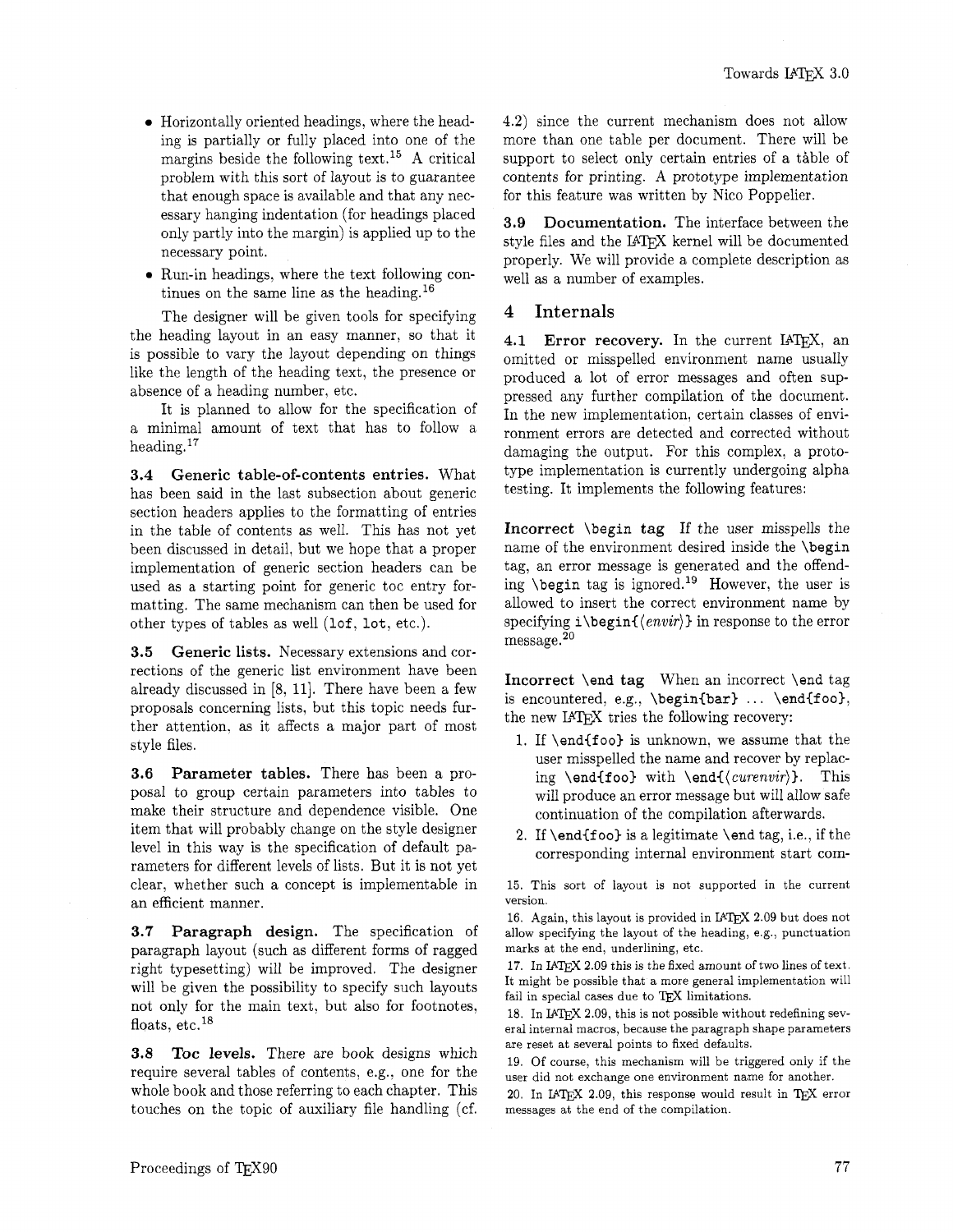mand is defined, we check to see whether there are any unresolved **\begin(f oo)** environments.

- (a) If so, the currently open environment is closed by inserting an **\end**{*(curenvir*)} tag.<sup>21</sup> Afterwards **\end{foo}** is tried again. This mechanism will close all open environments until the correct one is found. Depending on the status of an internal variable, this will either produce an error message. or a warning message, or will be executed silently to allow for the implementation of implied **\end** tags.
- (b) If there is no open **\beginif 00)** we simply ignore the **\end** tag after issuing an appropriate error message. The underlying idea is that this **\end** tag is probably left over after moving some text in the source around.

**4.2 Auxiliary file handling.** We will implement a two-step approach for . **aux** files where all information is written to an intermediate file which is then copied to the 'real' . **aux** file at the end of the run. As a result, there will be only one . **aux** file instead of the many files produced by  $IATFX$  2.09 when the **\include** command is used. The new scheme will make it possible to preserve cross-reference information if a compile run ended prematurely.<sup>22</sup> In addition. it will be possible to detect whether **\include**  files have to be re-compiled because of changes in other parts of the document, or not.

**4.3 References.** The use of symbolic references will be extended to include textual references, if desired.23 Whether this will result in some changes concerning the user interfaces not has not been discussed so far. If it is feasible, we will also provide the possibility for hierarchical references. $^{24}$ 

**4.4 Page selection.** To provide easy access to the different parts of a document at the printing level, we plan to record certain document structure information in the **\count** registers 0-9. Besides the usual page counter in **\count** 0, this might include the physical page number, the current chapter. section, or subsection, . . . number, to allow the printing of, e.g., Chapter 6 or "all preliminary pages"<sup>25</sup> by giving a simple page selection pattern to the printer driver.26

**4.5 Plain TFX compatibility.** We tend to build up the new UTEX from scratch, i.e, not to read in the plain TEX format (or a nearly identical variant) as a basis when building a format file.<sup>27</sup> This does not mean the useful functions, **\mathchar** definitions, etc. of **plain.tex** will be discarded. but concepts which are obsolete in the  $IATFX$  environment or macros that can be implemented in a better way will be replaced or removed.

## **5 Beta** testing

It took IATFX about three years to develop into a stable system. To avoid needing a similar period of time when switching to the new version, we plan to run the new version throughout the development at a few selected sites for beta testing. So, if you are a maintainer of a TEX installation and think that you can persuade your users to play willing (or unwilling) guinea pigs, please, contact one of the authors. Your installation should have the following characteristics:

- $\bullet$  A running TFX 3.0 preferably (but not necessary) with drivers supporting the virtual fonts introduced with TFX 3.0.
- A fair amount of IATEX processing in a fully supported IATEX 2.09 environment (including a customized Local Guide) and at least one user with some experience in style writing.
- A working eMail connection.
- A maintainer (you) who is willing to
	- provide backups and fast user support in case something goes wrong
	- send in bug reports, if necessary
	- compile new formats when updates arrive.

**21.** The implementation of this part of the recovery is not as straight forward as it may seem. The term  $\langle \textit{curenvir} \rangle$ does not necessarily refer to the innermost open environment because it may be possible that a user defined environment calls other environments in its body. In such a case, the calling environment has to be closed first, because the inner environments are resolved in its \end tag.

**22.** The current implementation writes directly to the .aux file, so that its contents are damaged or lost when an error occurs.

23. In the current IATEX, references can only be made to counter values, or more exactly, to a combination of counter values. This will lead to problems if document styles decide to use unnumbered headings, for example.

24. In IATEX 2.09, this has been realized for the enumerate environment, to some extent.

25. In IATEX 2.09, it is often not possible to print a specific set of pages that have the same TEX page numbers as other pages that come earlier in the document.

**26.** With most printer drivers, the first page to print can be selected by specifying a pattern to be matched against  $TEX$ 's \count registers **0-9.** We propose that drivers also allow for the specification of a pattern for the pages to be included.

27. Currently, IATEX is built on top of 1plain. tex which differs from plain.tex in only a few places. This means that even the funny keyboard support (for SAIL terminals) is included that will give you in certain situations a ' $\oplus$ ' character if you key in  $\mathbf{\$^2$M\$ .